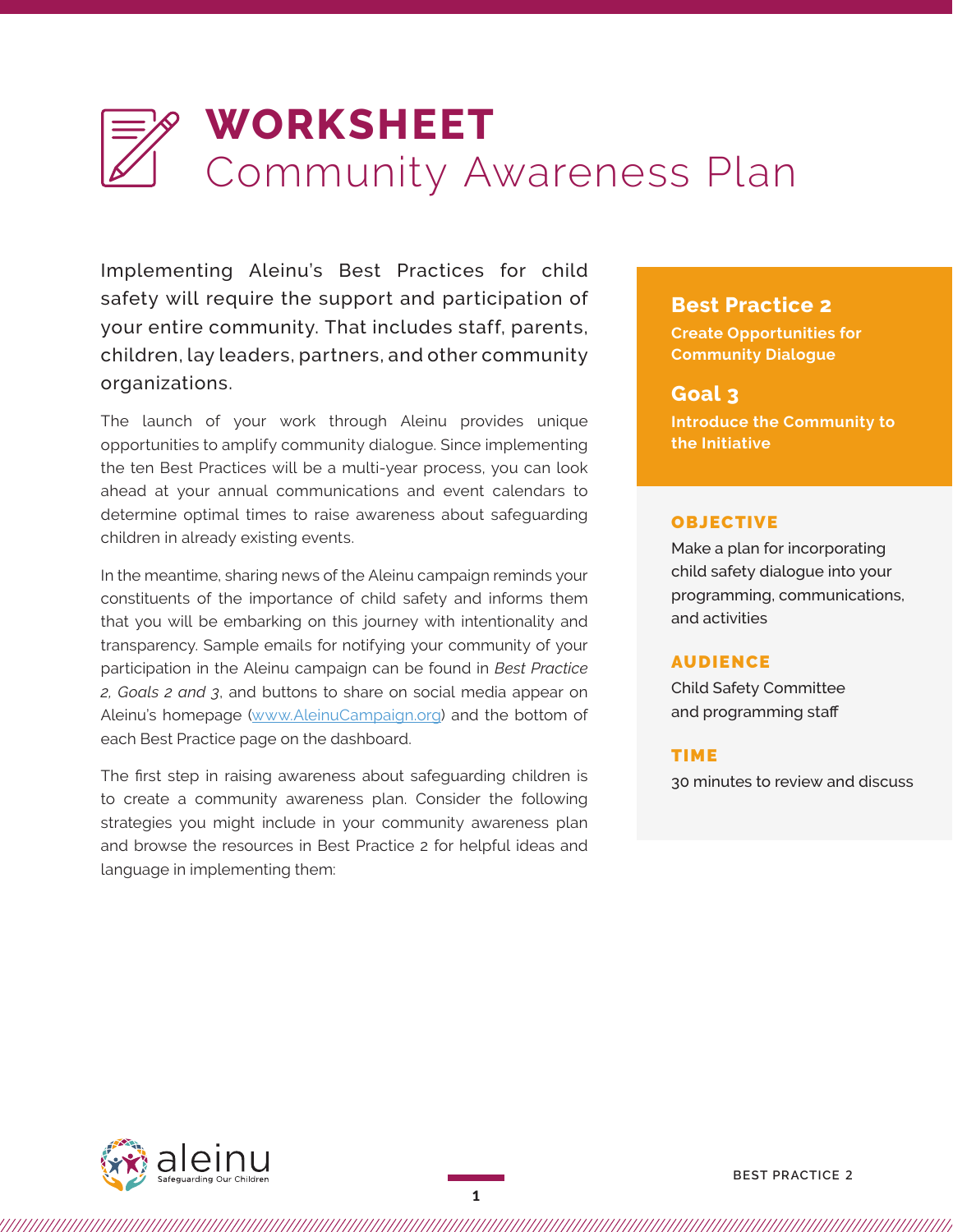## **COMMUNICATIONS**

- **Social media campaigns** with information not only about your participation in Aleinu but in educating your followers about child safety
- **One-pagers** in relevant locations, such as spaces where parents wait to pick up children
	- **Newsletters**/**Website** where Child Safety Committee members can share more about why your organization is participating in Aleinu

**Added language** on promotional material for all youth programs. Examples:

- "Our Child Safety Committee is available to discuss any concerns or suggestions you may have related to safeguarding children. Contact them, by emailing:
- Language you might employ later in your progression through the 10 Best Practices: "This program has been reviewed by the Child Safety Committee and is in compliance with our Safeguarding Children Policy"

# **INTEGRATED EVENTS**

- **Have a display** as part of fairs, festivals, and other events
- **Give a sermon or speech** as part of a service or communal gathering
- **Preface communal prayers**, such as the *mishaberach*, with reference to victim-survivors
- **Start meetings for staff, committees or boards** with a *kavanah* / intention-setting about safeguarding children and/or an update about your progress through Aleinu's 10 Best Practices
- **Collaborate with programmatic staff** to integrate the topic into their work

# **DEDICATED EVENTS OR ACTIVITIES**

- **Focus groups** with parents or key constituencies
- **Phone calls** with key community members who will share action items with various community networks
- **Facilitated discussions**, a *chabura* text study or a *shiur*/class
- **Community awareness events** may be jointly planned or co-sponsored with other community partners (see below)